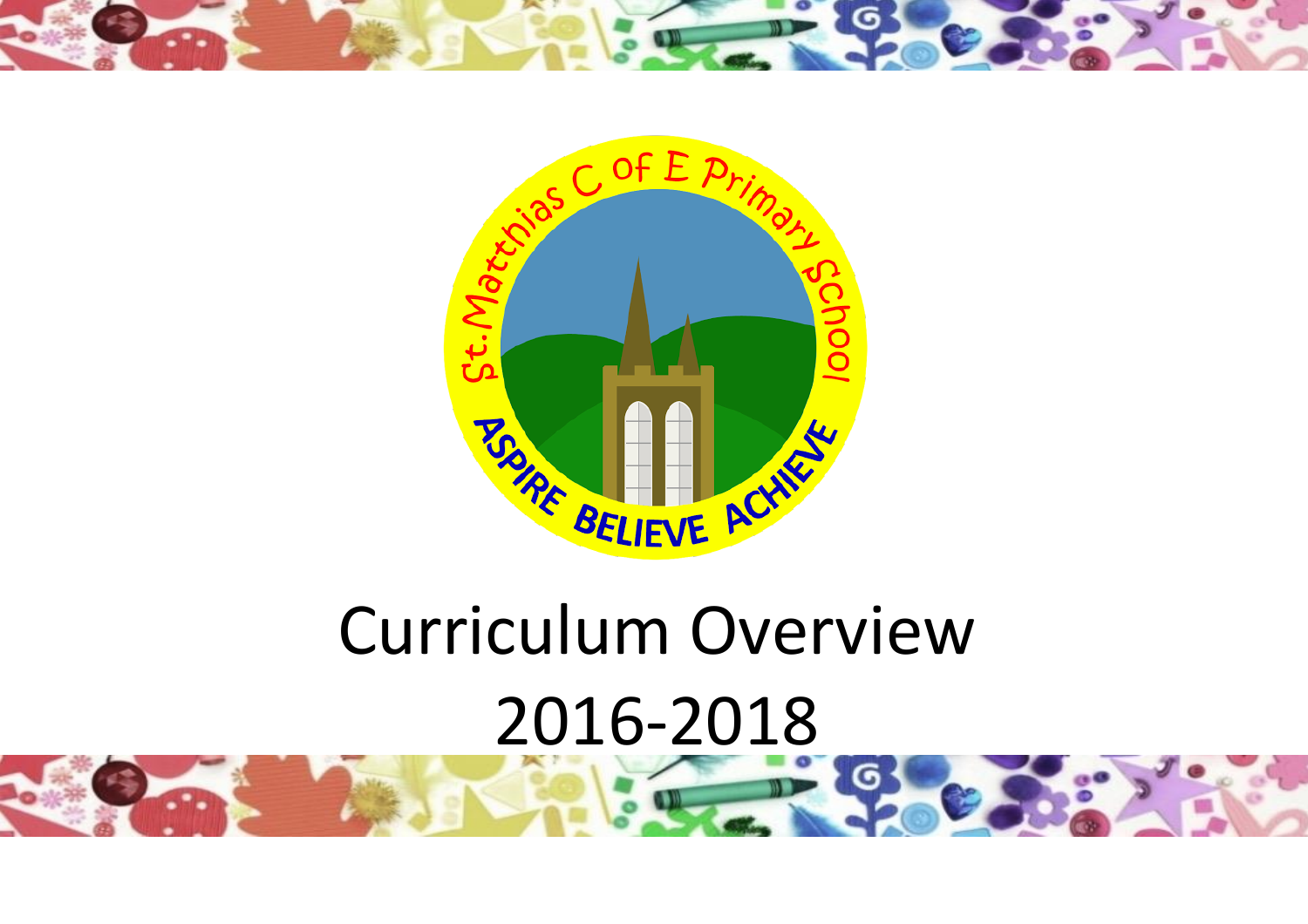

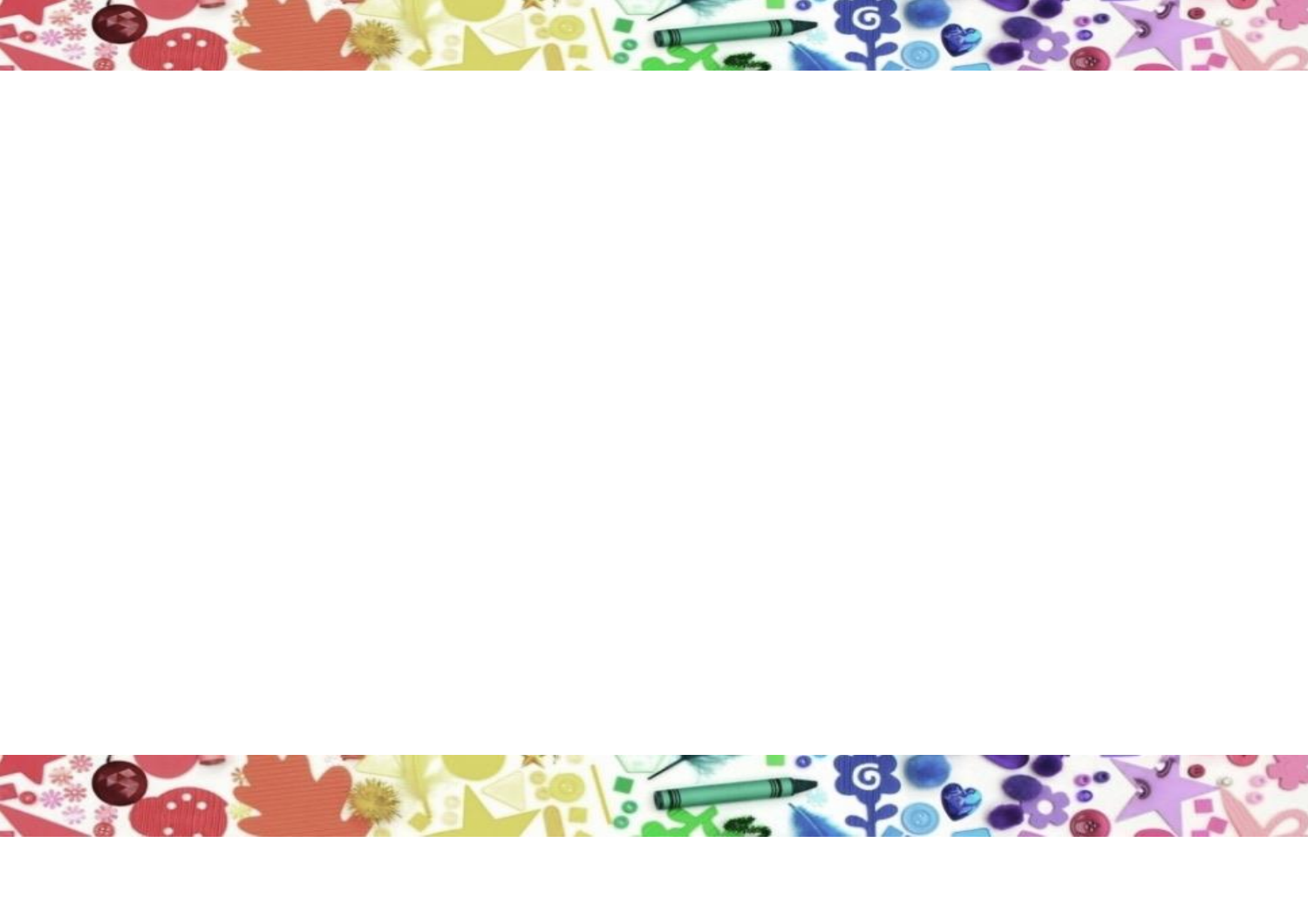

## **Our Curriculum**

The St Matthias CE Primary School Curriculum is designed alongside pupils and parents so that it reflects the needs of our community.

The Curriculum is carefully planned to ensure that the needs of all children are met and that they are enthused, motivated and challenged in their thinking and learning.

Our curriculum is underpinned by our school values, these are 2016-2017s.



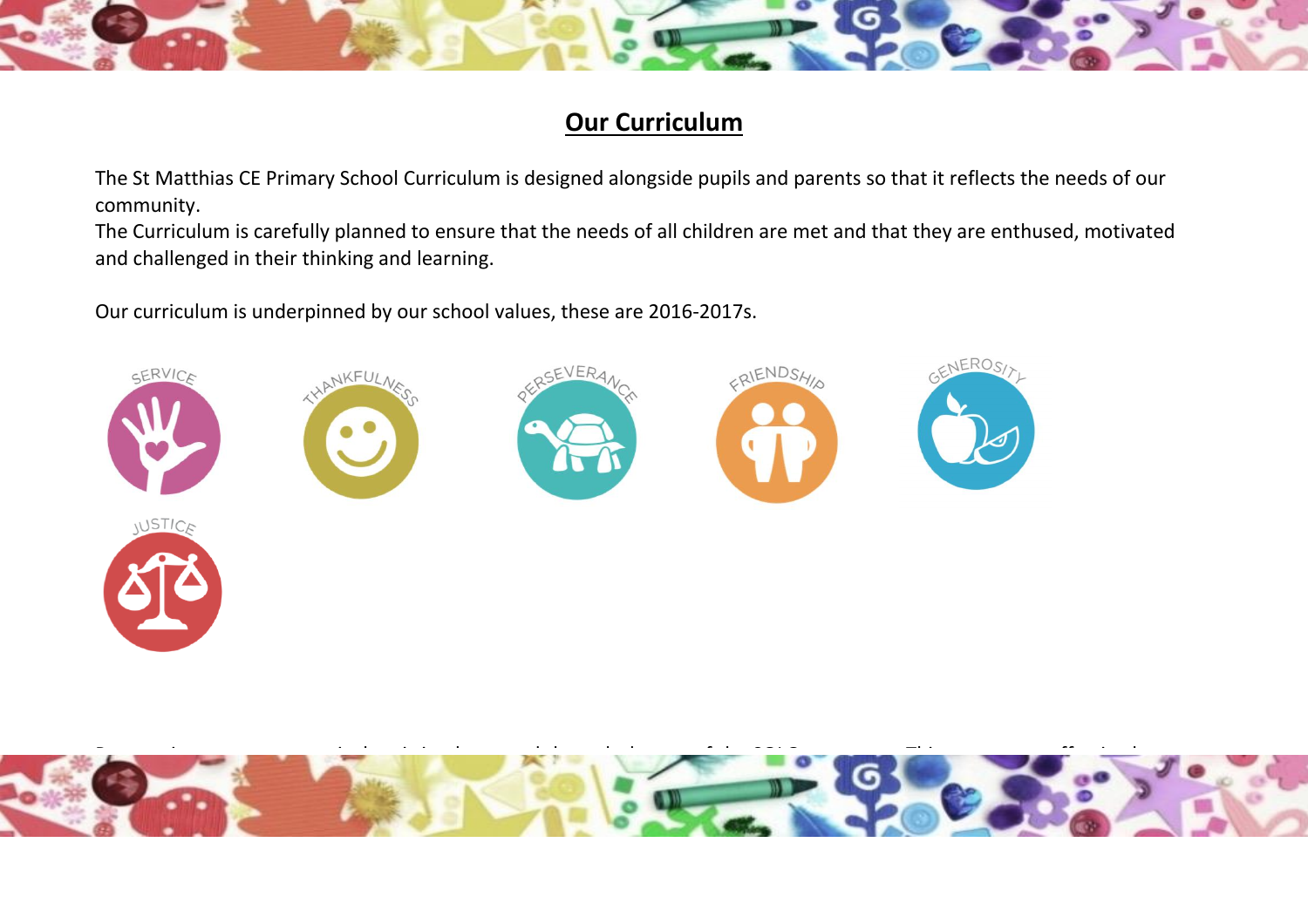

| <b>KS1 Year A</b>   | <b>Rescue Me!</b>                                                                                                   | Let's go fly a kite                                                                                                                                                                                          | "Oh I do like to be beside the seaside!"                                                                   |
|---------------------|---------------------------------------------------------------------------------------------------------------------|--------------------------------------------------------------------------------------------------------------------------------------------------------------------------------------------------------------|------------------------------------------------------------------------------------------------------------|
| History             | Significant local people<br>Local area changes                                                                      | Parks and playgrounds<br>Local places of leisure that have changed<br>Toys old and new and how they have changed                                                                                             | Significant historical figures/people UK<br>Victorian seaside                                              |
| Geography           | How does the weather affect our lives?                                                                              | Where does _________ compare to where I live?                                                                                                                                                                | Why do we love being beside the seaside so much?                                                           |
| Art                 | Drawing<br>Painting                                                                                                 | Sculpture<br>Digital Media                                                                                                                                                                                   | Collage<br><b>Textiles</b>                                                                                 |
| DT                  | Diorama                                                                                                             | Design and make a model playground/park                                                                                                                                                                      | Design and make boats                                                                                      |
| <b>Music</b>        | Composing<br>Matching music to moving images                                                                        | Listen and understand recorded and live music.                                                                                                                                                               | Music express themes                                                                                       |
| Computing           |                                                                                                                     | Computing is embedded throughout the curriculum<br>Using the internet/communicating and collaborating online/using technology/modeling and simulations/digital media/programming and control                 |                                                                                                            |
| <b>PSHE</b>         | Relationships<br>Being Responsible                                                                                  | <b>Computer Safety</b><br>Keeping/Staying Safe                                                                                                                                                               | <b>Keeping Healthy</b><br><b>Feelings and Emotions</b>                                                     |
| Year 1 Science      | Animals                                                                                                             | Seasonal changes<br>Plants                                                                                                                                                                                   | Everyday materials<br>Humans                                                                               |
| Year 2 Science      | Animals and offspring<br>Living, Dead, Non-Living/ Food chains                                                      | Materials/Forces<br>Humans                                                                                                                                                                                   | <b>Growing Plants</b><br>Habitats                                                                          |
| Year 1 RE           | 1.2 Who made the world? (CREATION)<br>1.3 Why does Christmas matter?<br>(INCARNATION)                               | 1.4 What is the good news that Jesus brings?<br>(GOSPEL)<br>1.5 Why does Easter matter?<br>(SALVATION)                                                                                                       | 1.7 What does it mean to belong to a faith community?<br>1.5 What makes some places sacred?                |
| Year 2 RE           | 1.1 What do Christians believe God is like? (GOD)<br>1.3 Why does Christmas matter?<br>Digging deeper (INCARNATION) | 1.4 What can we learn from sacred books?<br>1.5 Why does Easter matter?<br>(SALVATION)                                                                                                                       | 1.6 How and why do we celebrate special and sacred<br>times?<br>1.3Who is Jewish and what do they believe? |
| PE                  |                                                                                                                     | Over the year all children will have been taught the following areas, however when is determined by the Sports Coach.<br>Dance/ Games/ Gymnastics/OAA/ Athletics/Striking and Fielding Games/ Invasion Games |                                                                                                            |
| <b>Class visits</b> | Pantomime/theatre<br>Visitors to school                                                                             | <b>Think Tank</b>                                                                                                                                                                                            | Visit the Seaside                                                                                          |
| ental engagement    | <b>Christmas Decorations</b><br><b>Visit to Malvern Library</b>                                                     | <b>Easter Godly Play</b><br><b>Easter Bonnet Making</b>                                                                                                                                                      | Parents to join children ai                                                                                |

ヽ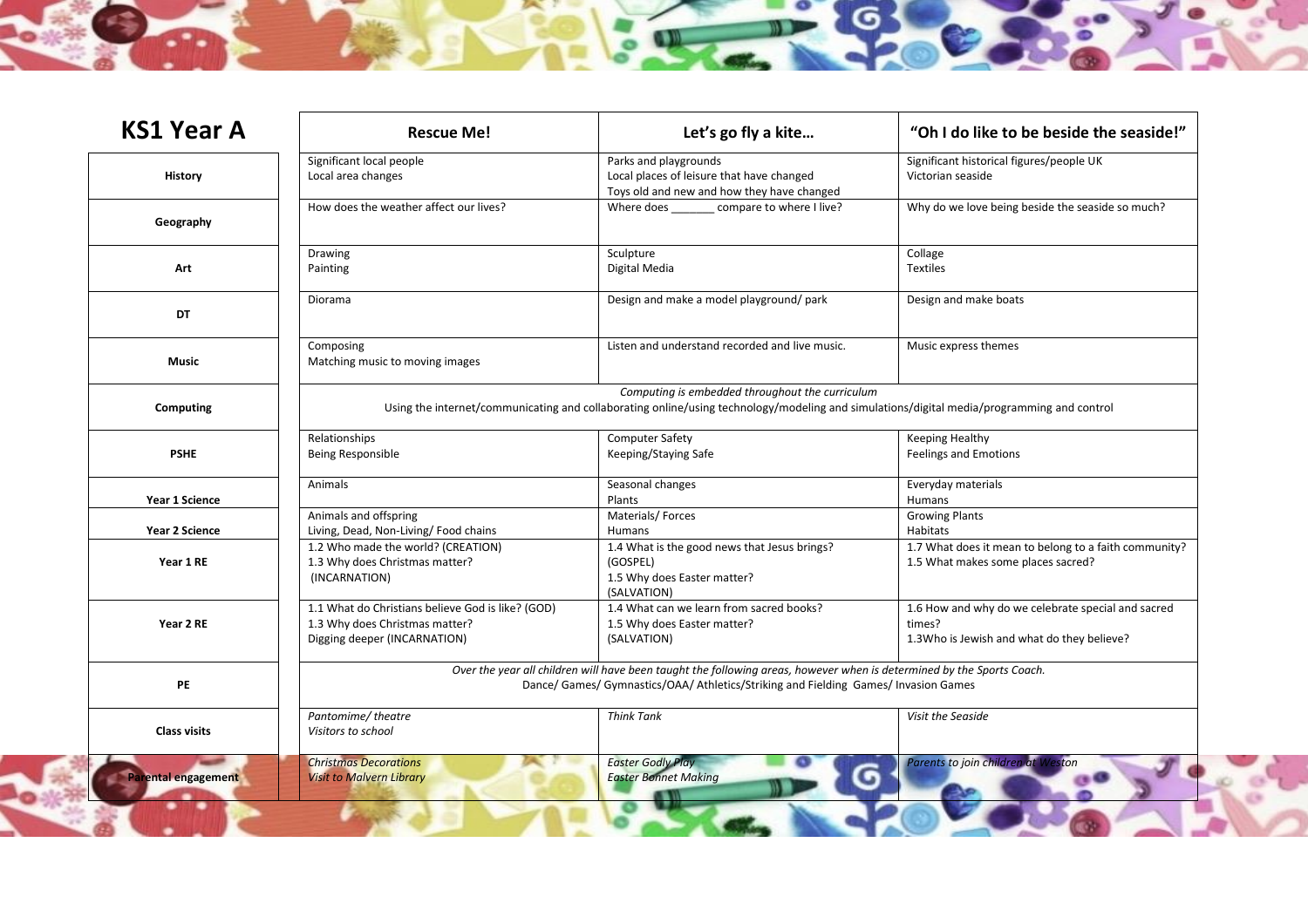

| <b>KS1 Year B</b>          |                                                                                                                     | Long, Long Time Ago |                                                                                                                                                                                                               | <b>Wild Thing</b>                               |                                                                                                            | <b>We Are Family</b>  |
|----------------------------|---------------------------------------------------------------------------------------------------------------------|---------------------|---------------------------------------------------------------------------------------------------------------------------------------------------------------------------------------------------------------|-------------------------------------------------|------------------------------------------------------------------------------------------------------------|-----------------------|
| <b>History</b>             | Castles<br>Bayeaux Tapestry/Battle of Hastings<br>Medieval Life                                                     |                     | <b>Famous Explorers</b>                                                                                                                                                                                       |                                                 | Local area and neighbourhood<br>Family history<br>Royal Family                                             |                       |
| Geography                  | Mapping                                                                                                             |                     | Animals around the world                                                                                                                                                                                      |                                                 | Local area                                                                                                 |                       |
| Art                        | <b>Drawing and Painting</b><br>Collage<br>Textiles                                                                  |                     | <b>Drawing and Painting</b><br>Printing                                                                                                                                                                       |                                                 | <b>Drawing and Painting</b><br>Sculpture<br>Digital Media                                                  |                       |
| DT                         | <b>Textiles</b>                                                                                                     |                     | Construction                                                                                                                                                                                                  |                                                 | Food-Healthy eating                                                                                        |                       |
| Music                      | Music express themes                                                                                                |                     |                                                                                                                                                                                                               |                                                 |                                                                                                            |                       |
| Computing                  |                                                                                                                     |                     | Using the internet/communicating and collaborating online/using technology/modeling and simulations/digital media/programming and control                                                                     | Computing is embedded throughout the curriculum |                                                                                                            |                       |
| <b>PSHE</b>                | Relationships                                                                                                       | Being Responsible   | <b>Computer Safety</b>                                                                                                                                                                                        | Keeping/Staying Safe                            | <b>Keeping Healthy</b>                                                                                     | Feelings and emotions |
| Year 1 Science             | Seasonal Changes and weather<br>Everyday materials                                                                  |                     | Seasonal changes and weather<br><b>Animals and Humans</b>                                                                                                                                                     |                                                 | Seasonal changes and weather<br>Plants                                                                     |                       |
| Year 2 Science             | Materials/Forces<br>Humans                                                                                          |                     | Animals and offspring<br>Living, Dead, Non-Living/Food chains<br>Habitats                                                                                                                                     |                                                 | <b>Growing Plants</b>                                                                                      |                       |
| Year 1 RE                  | 1.2 Who made the world? (CREATION)<br>1.3 Why does Christmas matter?<br>(INCARNATION)                               |                     | 1.4 What is the good news that Jesus brings?<br>(GOSPEL)<br>1.5 Why does Easter matter?<br>(SALVATION)                                                                                                        |                                                 | 1.7 What does it mean to belong to a faith community?<br>1.5 What makes some places sacred?                |                       |
| Year 2 RE                  | 1.1 What do Christians believe God is like? (GOD)<br>1.3 Why does Christmas matter?<br>Digging deeper (INCARNATION) |                     | 1.4 What can we learn from sacred books?<br>1.5 Why does Easter matter?<br>(SALVATION)                                                                                                                        |                                                 | 1.6 How and why do we celebrate special and sacred<br>times?<br>1.3Who is Jewish and what do they believe? |                       |
| PE                         |                                                                                                                     |                     | Over the year all children will have been taught the following areas, however, when is determined by the Sports Coach.<br>Dance/ Games/ Gymnastics/OAA/ Athletics/Striking and Fielding Games/ Invasion Games |                                                 |                                                                                                            |                       |
| <b>Class visits</b>        | <b>Dudley Castle</b>                                                                                                |                     | A visit form the Animal Man                                                                                                                                                                                   |                                                 | <b>Family Outing</b>                                                                                       |                       |
| <b>Parental engagement</b> | <b>Christmas Decorations</b>                                                                                        |                     | <b>Easter Bonnet Making</b><br><b>Library</b>                                                                                                                                                                 |                                                 | <b>Parent Picnic and part</b>                                                                              |                       |

改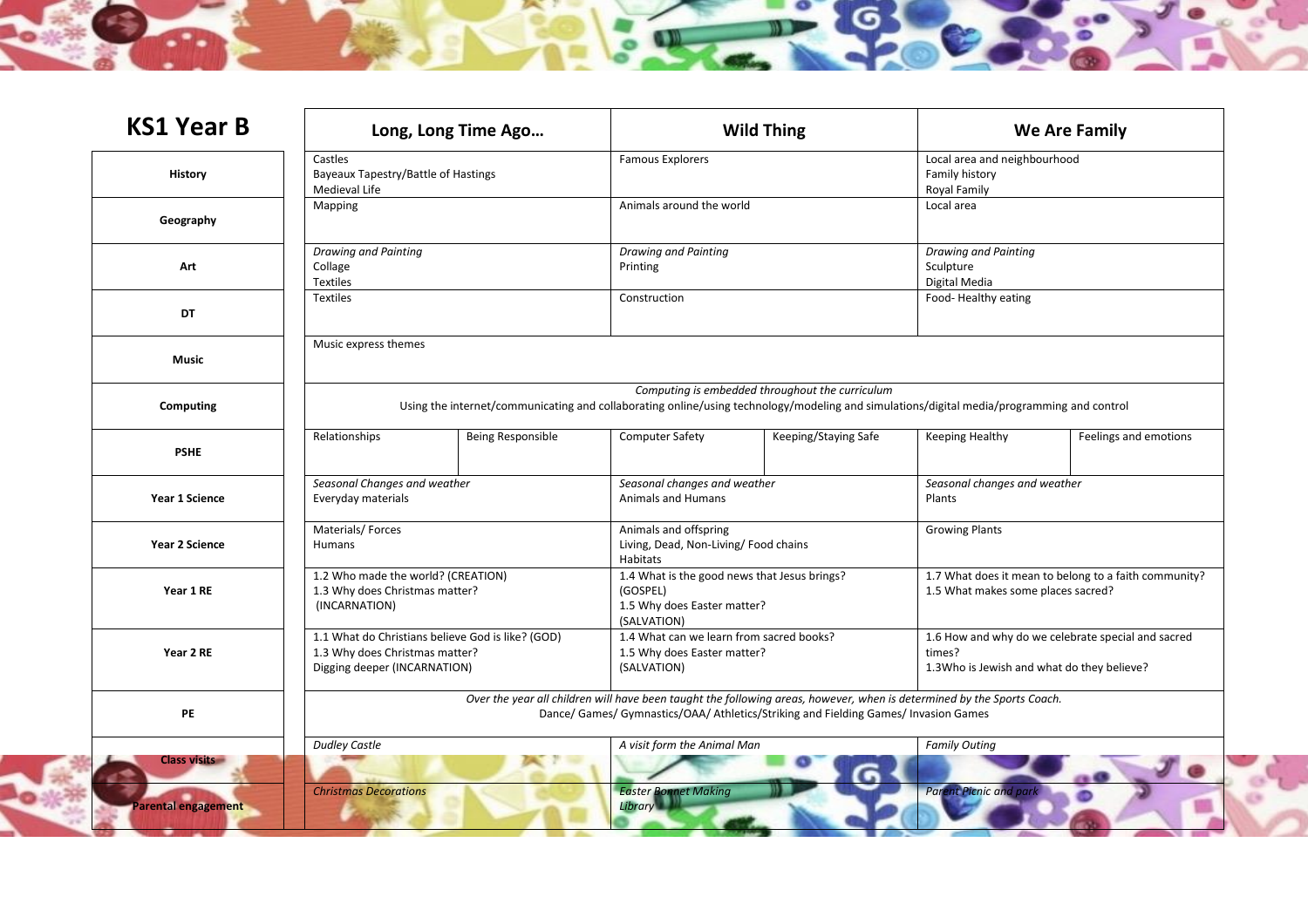| <b>LKS2 Year A</b> | <b>Powerful Planet</b>                                                                                                                                                                       |                                                                                                                                                                                                              | <b>Truly Scrumptious!</b>                                                                                                           |                 |                                                                                                                                                                 | <b>Incredible Egyptians</b>                 |  |
|--------------------|----------------------------------------------------------------------------------------------------------------------------------------------------------------------------------------------|--------------------------------------------------------------------------------------------------------------------------------------------------------------------------------------------------------------|-------------------------------------------------------------------------------------------------------------------------------------|-----------------|-----------------------------------------------------------------------------------------------------------------------------------------------------------------|---------------------------------------------|--|
| <b>History</b>     | Chronology<br>The devastation of Pompeii                                                                                                                                                     |                                                                                                                                                                                                              | Local history                                                                                                                       |                 | Ancient civilization: ruling systems, daily life, inventions,<br>gods and goddesses, beliefs                                                                    |                                             |  |
| Geography          | Why do people live on the edge of volcanoes?                                                                                                                                                 |                                                                                                                                                                                                              | How and why is my local environment changing?                                                                                       |                 | Why is the River Nile so important?                                                                                                                             |                                             |  |
| Art                | Painting; hot and cold colours<br>Collage and texture                                                                                                                                        |                                                                                                                                                                                                              | Printing<br>Sculpture                                                                                                               |                 | Drawing<br>Digital media                                                                                                                                        |                                             |  |
| DT                 | Designing, making and evaluating a waterproof<br>container (Considering precious items to keep safe in a<br>natural disaster)                                                                |                                                                                                                                                                                                              | Design and make a healthy lunch                                                                                                     |                 | Design and make a death mask                                                                                                                                    |                                             |  |
| Music              | Exploring composition and performance                                                                                                                                                        |                                                                                                                                                                                                              | Exploring structure and sound                                                                                                       |                 | Exploring notation and beat                                                                                                                                     |                                             |  |
| Computing          | Computing is embedded throughout the curriculum<br>Using the internet/communicating and collaborating online/using technology/modeling and simulations/digital media/programming and control |                                                                                                                                                                                                              |                                                                                                                                     |                 |                                                                                                                                                                 |                                             |  |
| <b>PSHE</b>        | Living in the Wider World                                                                                                                                                                    | Relationships, marriage,<br>civil partnerships                                                                                                                                                               | Staying safe                                                                                                                        | Keeping Healthy | Health and Wellbeing                                                                                                                                            | Feelings                                    |  |
| Year 3 Science     | Rocks and Soils                                                                                                                                                                              |                                                                                                                                                                                                              | Plants<br>Animals, including humans (nutrition)                                                                                     |                 | Light<br>Forces and magnets                                                                                                                                     |                                             |  |
| Year 4 Science     | Changes of state<br>Sound                                                                                                                                                                    |                                                                                                                                                                                                              | Digestive system and teeth<br>Classifying living things<br>Food chains                                                              |                 |                                                                                                                                                                 | Electricity, simple circuits and conductors |  |
| Year 3 RE          | 2a.1. What do Christians learn from the creation story?<br>(CREATION)<br>2a.3 What is the Trinity?                                                                                           |                                                                                                                                                                                                              | 2a.4 What kind of world did Jesus want? (GOSPEL)<br>2a.5 Why do Christians call the day Jesus died 'Good<br>Friday"?<br>(SALVATION) |                 | L2.4 Why do people pray? (Christians and Hindus)<br>L2.1 What do different people believe about God?<br>(Christians and Hindus)                                 |                                             |  |
| Year 4 RE          | (INCARNATION)<br>L2.6 Why do some people think that life is a journey?<br>What significant experiences mark this?<br>2a.2 What is it like to follow God?<br>(PEOPLE OF GOD)                  |                                                                                                                                                                                                              | L2.8 What does it mean to be a Hindu in Britain today?<br>L2.3 Why is Jesus inspiring to some people?                               |                 | L2.9 What can we learn about religions about deciding<br>what is right and wrong?<br>2a.6 When Jesus left what was the impact of Pentecost?<br>(KINGDOM OF GOD) |                                             |  |
| PE                 |                                                                                                                                                                                              | Over the year all children will have been taught the following areas, however when is determined by the Sports Coach.<br>Dance/ Games/ Gymnastics/OAA/ Athletics/Striking and Fielding Games/ Invasion Games |                                                                                                                                     |                 |                                                                                                                                                                 |                                             |  |
| French             | Greetings and Numbers<br>Colours and pets<br><b>Bishop's Wood Survival Day</b>                                                                                                               | $\mathcal{L} = \mathcal{L}$                                                                                                                                                                                  | Café and Food<br>French<br>Pizza Express and/or Tesco Farm to Fork<br>G                                                             |                 | Greetings and numbers<br>Visit to/ from The Canal and Waterways Trust                                                                                           |                                             |  |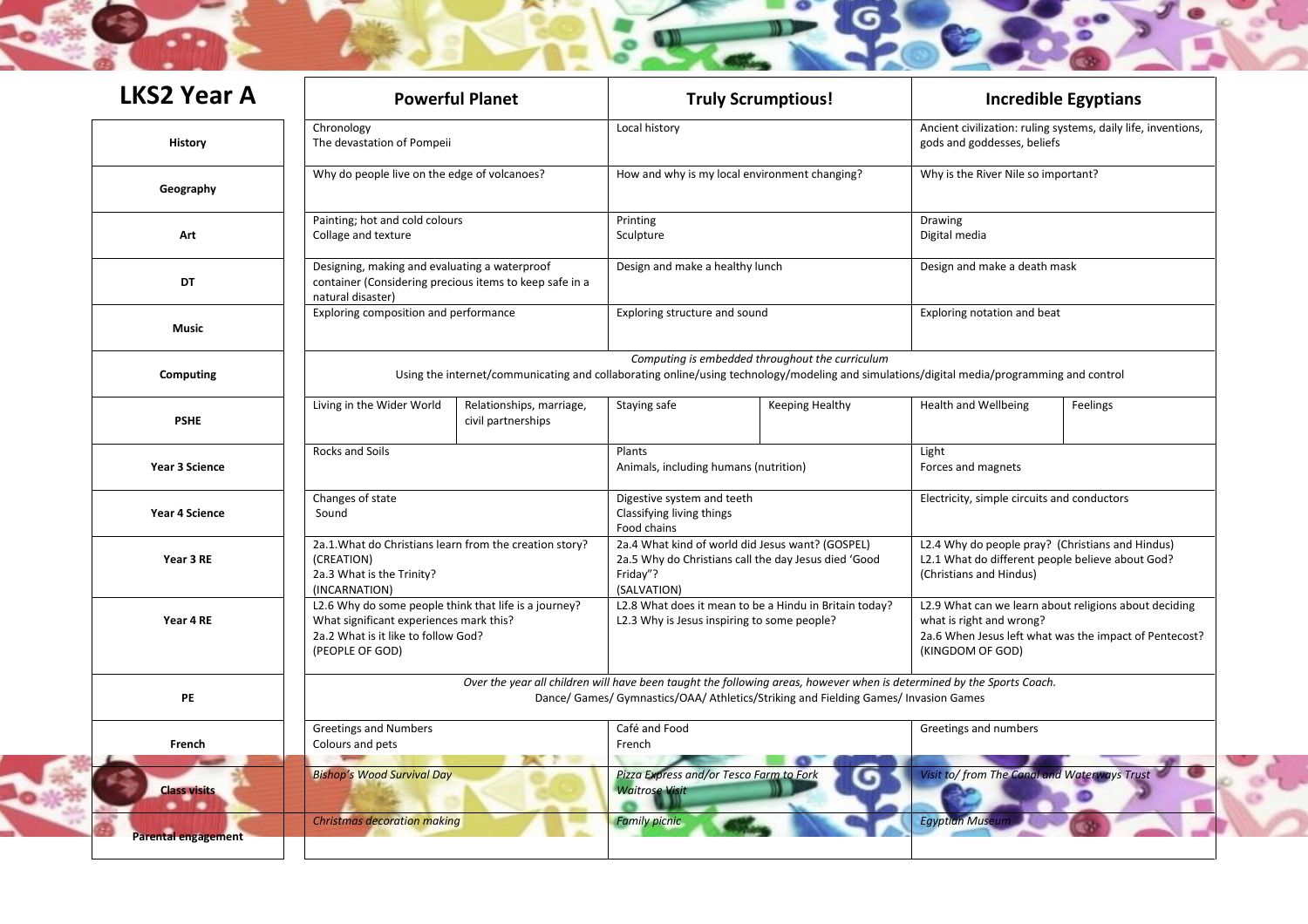| <b>LKS2 Year B</b> | <b>Back to the Future</b>                                                                                                                                  | <b>Rainforests</b>                                                                                                                                                                                           | World War II                                                                                                                                                    |
|--------------------|------------------------------------------------------------------------------------------------------------------------------------------------------------|--------------------------------------------------------------------------------------------------------------------------------------------------------------------------------------------------------------|-----------------------------------------------------------------------------------------------------------------------------------------------------------------|
| <b>History</b>     | The Morgan<br>Look at inventions that changed the world                                                                                                    | Aztecs - How did they use the rainforests?                                                                                                                                                                   | Countries and leaders, children, home front, rationing,<br>reasons for war                                                                                      |
| Geography          | Study of Malvern<br>Field work to observe, measure and record                                                                                              | Describe and understand climate.<br>Study of South America<br>Field work to observe, measure and record                                                                                                      | Locate World's countries and continents<br>Field work to observe, measure and record                                                                            |
| Art                | Painting; hot and cold colours<br>Collage and texture                                                                                                      | Printing<br>Sculpture                                                                                                                                                                                        | Drawing<br>Digital media                                                                                                                                        |
| DT                 | Design and make racing buggies                                                                                                                             | Design and make rainforest cookies<br>Design and make felt poisonous dart frogs                                                                                                                              | Making War time cake using rations<br>Design and make an air raid shelter                                                                                       |
| Music              | Exploring composition and performance                                                                                                                      | Exploring structure and sound                                                                                                                                                                                | Exploring notation and beat                                                                                                                                     |
| Computing          |                                                                                                                                                            | Computing is embedded throughout the curriculum<br>Using the internet/communicating and collaborating online/using technology/modeling and simulations/digital media/programming and control                 |                                                                                                                                                                 |
| <b>PSHE</b>        |                                                                                                                                                            | Class charter - Living in the Wider World - Relationships, marriage, civil partnerships - Staying Safe - Keeping Healthy - Health and Wellbeing - Feelings                                                   |                                                                                                                                                                 |
| Year 3 Science     | Forces and magnets                                                                                                                                         | Plants<br>Animals, including humans (nutrition)                                                                                                                                                              | Light<br>Rocks and Soils                                                                                                                                        |
| Year 4 Science     | Electricity, simple circuits and conductors                                                                                                                | Digestive system and teeth<br>Classifying living things<br>Food chains                                                                                                                                       | Sound<br>Changes of state                                                                                                                                       |
| Year 3 RE          | 2a.1. What do Christians learn from the creation story?<br>(CREATION)<br>2a.3 What is the Trinity?<br>(INCARNATION)                                        | 2a.4 What kind of world did Jesus want? (GOSPEL)<br>2a.5 Why do Christians call the day Jesus died 'Good<br>Friday"?<br>(SALVATION)                                                                          | L2.4 Why do people pray? (Christians and Hindus)<br>L2.1 What do different people believe about God?<br>(Christians and Hindus)                                 |
| Year 4 RE          | L2.6 Why do some people think that life is a journey?<br>What significant experiences mark this?<br>2a.2 What is it like to follow God?<br>(PEOPLE OF GOD) | L2.8 What does it mean to be a Hindu in Britain today?<br>L2.3 Why is Jesus inspiring to some people?                                                                                                        | L2.9 What can we learn about religions about deciding<br>what is right and wrong?<br>2a.6 When Jesus left what was the impact of Pentecost?<br>(KINGDOM OF GOD) |
| PE                 |                                                                                                                                                            | Over the year all children will have been taught the following areas, however when is determined by the Sports Coach.<br>Dance/ Games/ Gymnastics/OAA/ Athletics/Striking and Fielding Games/ Invasion Games |                                                                                                                                                                 |
|                    | Transport and directions                                                                                                                                   | Animals                                                                                                                                                                                                      | Clothing<br>Weather                                                                                                                                             |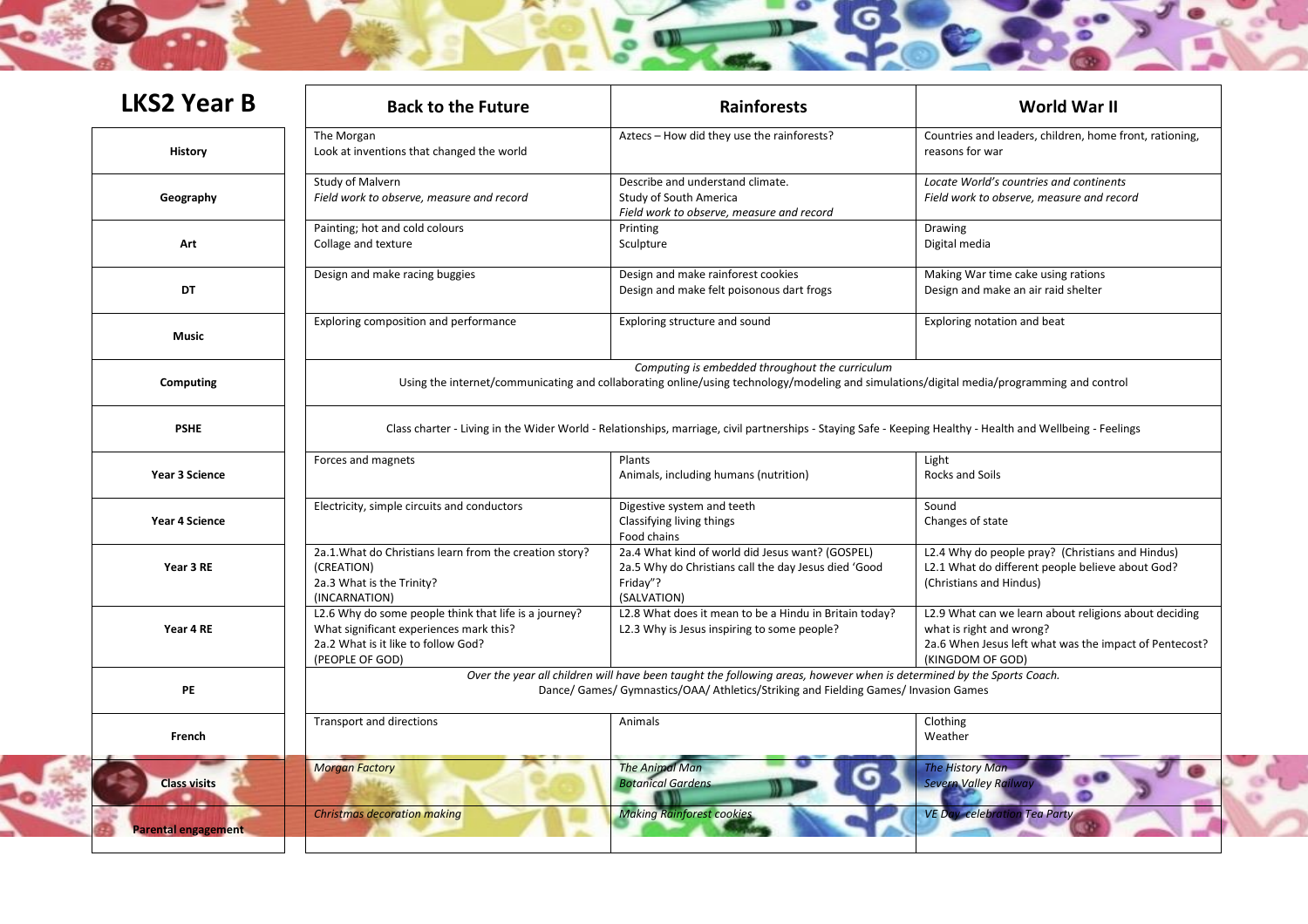| <b>UKS2 Year A</b>                   | <b>Rise of the Empire!</b>                                                                                                                                                                                                                                           |                                                                                                                                           | <b>Frozen Planet</b>                                                                                                                                                   |                                                                                                                                                                                                              | <b>Trade and Enterprise!</b>                                                                                 |                                                                                                                                                     |  |
|--------------------------------------|----------------------------------------------------------------------------------------------------------------------------------------------------------------------------------------------------------------------------------------------------------------------|-------------------------------------------------------------------------------------------------------------------------------------------|------------------------------------------------------------------------------------------------------------------------------------------------------------------------|--------------------------------------------------------------------------------------------------------------------------------------------------------------------------------------------------------------|--------------------------------------------------------------------------------------------------------------|-----------------------------------------------------------------------------------------------------------------------------------------------------|--|
| <b>History</b>                       |                                                                                                                                                                                                                                                                      | Malvern and local area, the railways, Industrialization of<br>Great Britain, Empire, Crime and punishment                                 |                                                                                                                                                                        | Himalayas<br>Shakleton                                                                                                                                                                                       |                                                                                                              | How did people use trade in the past? What goods were<br>available to past societies? What products were<br>discovered by explorers? South America. |  |
| Geography                            |                                                                                                                                                                                                                                                                      | Who are Britain's National Park's for?                                                                                                    |                                                                                                                                                                        | Why are mountains important?                                                                                                                                                                                 |                                                                                                              | Why is fair trade fair?                                                                                                                             |  |
| Art                                  | Digital Media                                                                                                                                                                                                                                                        | Printing: William Morris                                                                                                                  |                                                                                                                                                                        | Drawing<br>Mountain art work - Albert Bierstadt<br>Sculpture                                                                                                                                                 |                                                                                                              | Textiles and collage                                                                                                                                |  |
| <b>DT</b>                            | Victorian moving toys using cams and pulleys                                                                                                                                                                                                                         |                                                                                                                                           | Shelters for explorers shelters: using natural materials/<br>camouflage                                                                                                |                                                                                                                                                                                                              | Research and design and make international celebration<br>meal                                               |                                                                                                                                                     |  |
| Music                                | Victorian Music Hall Songs<br>Listening to and singing songs from different eras                                                                                                                                                                                     |                                                                                                                                           | Listen and respond to In the Hall of the Mountain King<br>from Peer Gynt                                                                                               |                                                                                                                                                                                                              | Music of different nations and cultures. Compare and<br>contrast                                             |                                                                                                                                                     |  |
| Computing                            |                                                                                                                                                                                                                                                                      | Using the internet/communicating and collaborating online/using technology/modeling and simulations/digital media/programming and control |                                                                                                                                                                        | Computing is embedded throughout the curriculum                                                                                                                                                              |                                                                                                              |                                                                                                                                                     |  |
| <b>PSHE</b>                          | Class Charter                                                                                                                                                                                                                                                        | Global Issues                                                                                                                             | New Year Resolutions                                                                                                                                                   | <b>Health and Wellbeing</b>                                                                                                                                                                                  | Money                                                                                                        | Transition                                                                                                                                          |  |
| <b>Year 5 Science</b>                | Properties and Changes in materials<br>Forces                                                                                                                                                                                                                        |                                                                                                                                           | Living things and habitats<br>Animals including Humans                                                                                                                 |                                                                                                                                                                                                              | Earth and Space                                                                                              |                                                                                                                                                     |  |
| Year 6 Science                       | Electricity<br>Light                                                                                                                                                                                                                                                 |                                                                                                                                           |                                                                                                                                                                        | Living Things and habitats<br>Animals including Humans<br>Evolution                                                                                                                                          |                                                                                                              | Revision                                                                                                                                            |  |
| Year 5 RE                            |                                                                                                                                                                                                                                                                      | 2b.2 Creation and Science: conflicting or<br>complementary? (CREATION)<br>2b.4 Was Jesus the Messiah? (INCARNATION)                       |                                                                                                                                                                        | 2B.5 What would Jesus do? (GOSPEL)<br>2b.6 What did Jesus do to save human beings? (Y5)<br>(SALVATION)                                                                                                       |                                                                                                              | U2.6 What does it mean to be a Muslim in Britain today?<br>2b.8 What kind of king is Jesus? (KINGDOM OF GOD)                                        |  |
| Year 6 RE                            | 2b.1. What does it mean if God is holy and loving? (GOD)<br>U2.1 Why do some people think God exists?<br>(Christian and non-religious responses eg Humanists)<br>U2.5 Is it better to express your beliefs in arts and<br>architecture or in charity and generosity? |                                                                                                                                           | 2b.3 How far does following God bring freedom and<br>justice. (PEOPLE OF GOD)<br>2b.7 What difference does the resurrection make for<br>Christians (Y6)<br>(SALVATION) |                                                                                                                                                                                                              | U2.7 What matters most to Christians and Humanists?<br>U2.3 What do religions say to us when life gets hard? |                                                                                                                                                     |  |
|                                      |                                                                                                                                                                                                                                                                      |                                                                                                                                           |                                                                                                                                                                        | Over the year all children will have been taught the following areas, however when is determined by the Sports Coach.<br>Dance/ Games/ Gymnastics/OAA/ Athletics/Striking and Fielding Games/ Invasion Games |                                                                                                              |                                                                                                                                                     |  |
| PE                                   |                                                                                                                                                                                                                                                                      |                                                                                                                                           | Scene de plague<br><b>CALL</b><br>Snow Dome                                                                                                                            |                                                                                                                                                                                                              | Le passé et le present                                                                                       |                                                                                                                                                     |  |
| <b>French</b><br><b>Class visits</b> | Weather<br>Notre Monde<br><b>Black Country Museum</b>                                                                                                                                                                                                                |                                                                                                                                           |                                                                                                                                                                        |                                                                                                                                                                                                              | <b>Cadbury's World</b>                                                                                       |                                                                                                                                                     |  |